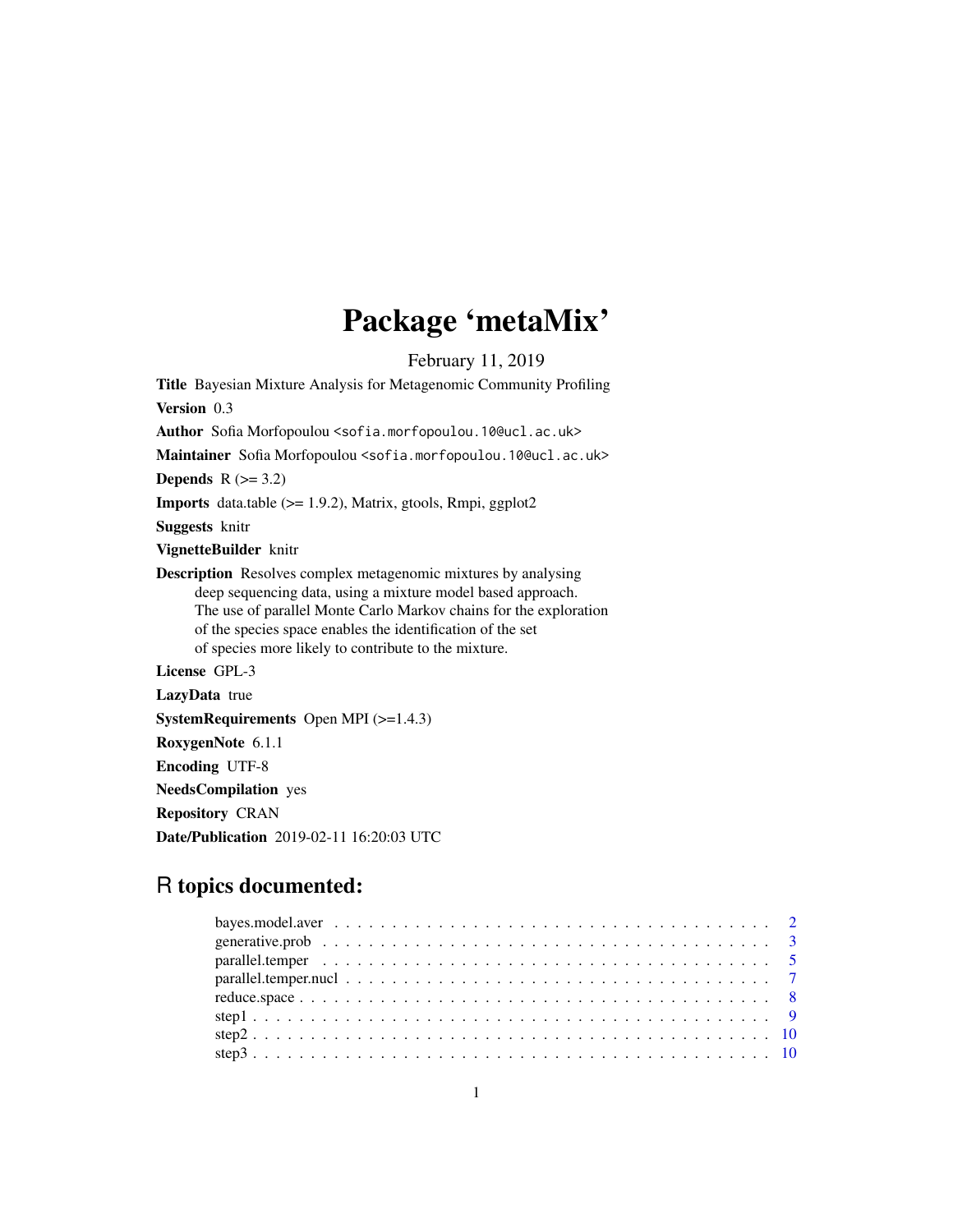#### <span id="page-1-0"></span>**Index** [11](#page-10-0)

#### Description

Perform Bayesian Model Averaging. We concentrate on the chain with temperature=1 , i.e the untempered posterior, to study the distribution over the model choices and perform model averaging. We consider as present the species that have a posterior probability greater than 0.9. We then fit the mixture model with these species in order to obtain relative abundances and read classification probabilities. A tab seperated file that has a species summary is produced, as well as log-likelihood traceplots and cumulative histogram plots.

bayes.model.aver.explicit is the same function as bayes.model.aver with a more involved syntax.

# Usage

```
bayes.model.aver(step2, step3, taxon.name.map = NULL,
 poster.prob.thr = 0.9, burnin = 0.4)
```

```
bayes.model.aver.explicit(result, pij.sparse.mat, read.weights, outDir,
 gen.prob.unknown, taxon.name.map = NULL, poster.prob.thr = 0.9,
 burnin = 0.4)
```
#### Arguments

| step2            | list. The output from reduce space(), i.e the second step of the pipeline. Alter-<br>natively, it can be a character string containing the path name of the ".RData"<br>file where step2 list was saved.                                      |  |
|------------------|-----------------------------------------------------------------------------------------------------------------------------------------------------------------------------------------------------------------------------------------------|--|
| step3            | list. The output from parallel.temper(), i.e the third step of the pipeline. Alter-<br>natively, it can be a character string containing the path name of the ".RData"<br>file where step3 list was saved.                                    |  |
| taxon.name.map   | The 'names.dmp' taxonomy names file, mapping each taxon identifier to the<br>corresponding scientific name. It can be downloaded from ftp://ftp.ncbi.<br>nih.gov/pub/taxonomy/taxdump.tar.gz                                                  |  |
| poster.prob.thr  |                                                                                                                                                                                                                                               |  |
|                  | Posterior probability of presence of species threshold for reporting in the species<br>summary.                                                                                                                                               |  |
| burnin           | Percentage of burn in iterations, default value is 0.4                                                                                                                                                                                        |  |
| result           | The list produced by parallel.temper() (or paraller.temper.nucl()). It holds a<br>detailed record for each chain, what moves were proposed, which were accepted<br>and which were rejected as well the log-likelihood through the iterations. |  |
| pij.sparse.mat   | see ?reduce.space                                                                                                                                                                                                                             |  |
| read.weights     | see ?reduce.space                                                                                                                                                                                                                             |  |
| outDir           | see ?reduce.space                                                                                                                                                                                                                             |  |
| gen.prob.unknown |                                                                                                                                                                                                                                               |  |
|                  | see ?reduce.space                                                                                                                                                                                                                             |  |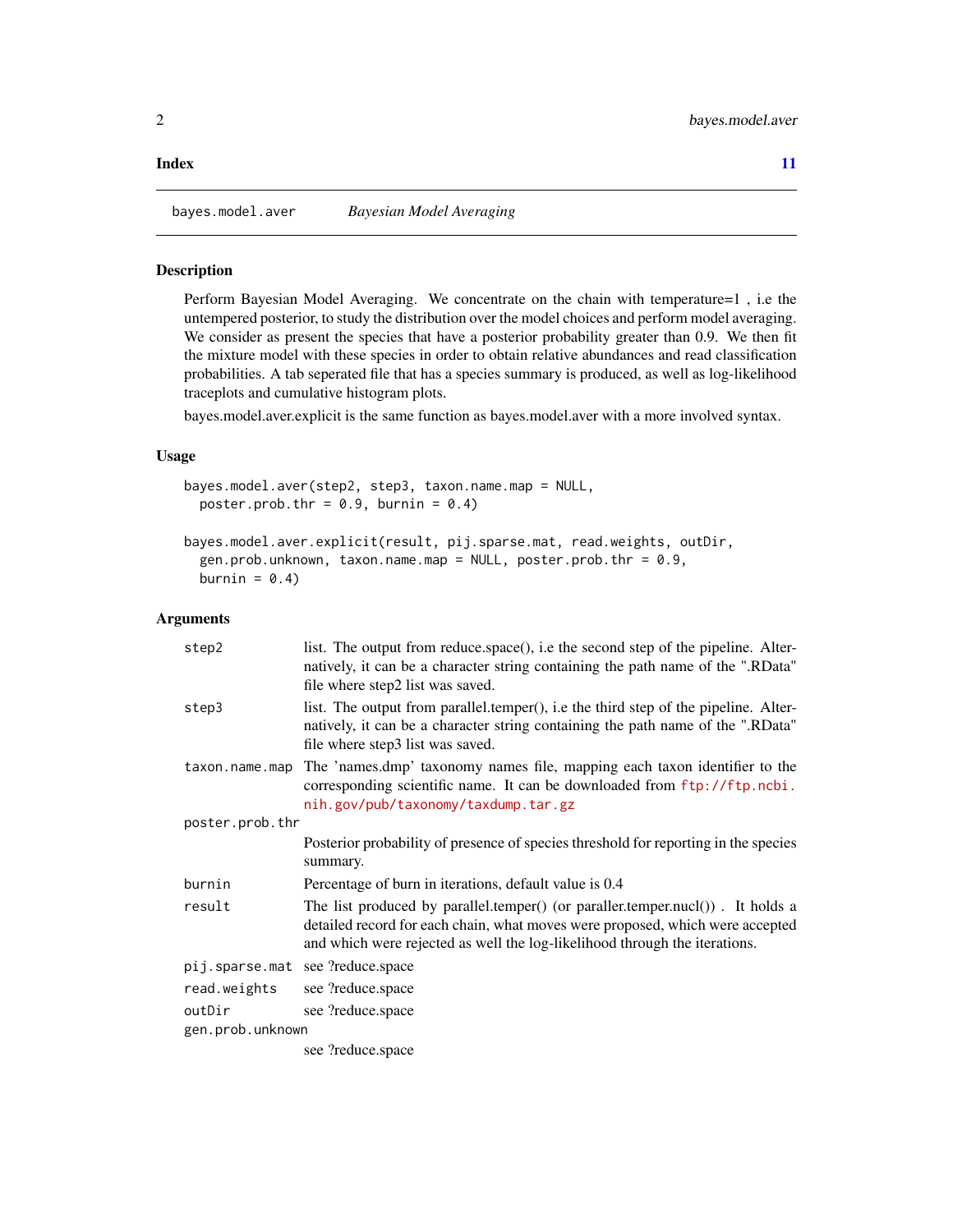# <span id="page-2-0"></span>generative.prob 3

#### Examples

```
## See vignette for more details
## Not run:
# Either load the object created by previous steps
data(step2) ## example output of step2, i.e reduce.space()
data(step3) ## example ouput of step3, i.e parallel.temper()
step4<-bayes.model.aver(step2=step2, step3=step3, taxon.name.map="pathtoFile/taxon.file")
# or alternatively point to the location of the step2.RData and step3.RData objects
step4<-bayes.model.aver(step2="pathtoFile/step2.RData", step3="pathtoFile/step3.RData",
                        taxon.name.map="pathtoFile/taxon.file")
## End(Not run)
```
generative.prob *Compute generative probabilities from BLAST output*

#### Description

generative.prob() computes the probability for a read to be generated by a certain species, given that it originates from this species. The input for this function is the tabular BLAST output format, either default or custom. The function uses the recorded mismatches to produce a Poisson probability.

generative.prob.nucl() for when we have nucleotide similarity, i.e we have performed BLASTn.

#### Usage

```
generative.prob(blast.output.file = NULL, read.length.file = 80,
  contig.weight.file = 1, gi.taxon.file = NULL,
 protaccession.taxon.file = NULL, gi.or.prot = "prot",
 gen.prob.unknown = 1e-06, outDir = NULL, blast.default = TRUE)
generative.prob.nucl(blast.output.file = NULL, read.length.file = 80,
  contig.weight.file = 1, gi.taxon.file, gen.prob.unknown = 1e-20,
  outDir = NULL, genomeLength = NULL, blast.default = TRUE)
```
#### Arguments

```
blast.output.file
```
This is the tabular BLASTx output format for generative.prob(), while it is the tabular BLASTn output format for generative.prob.nucl(). It can either be the default output format or a specific custom output format, incorporating read length and taxon identifier. Please see the vignette for column order and the exact BLAST command to use. You can also use DIAMOND instead of BLASTx which is much faster and produces default format according to BLAST default output specifications.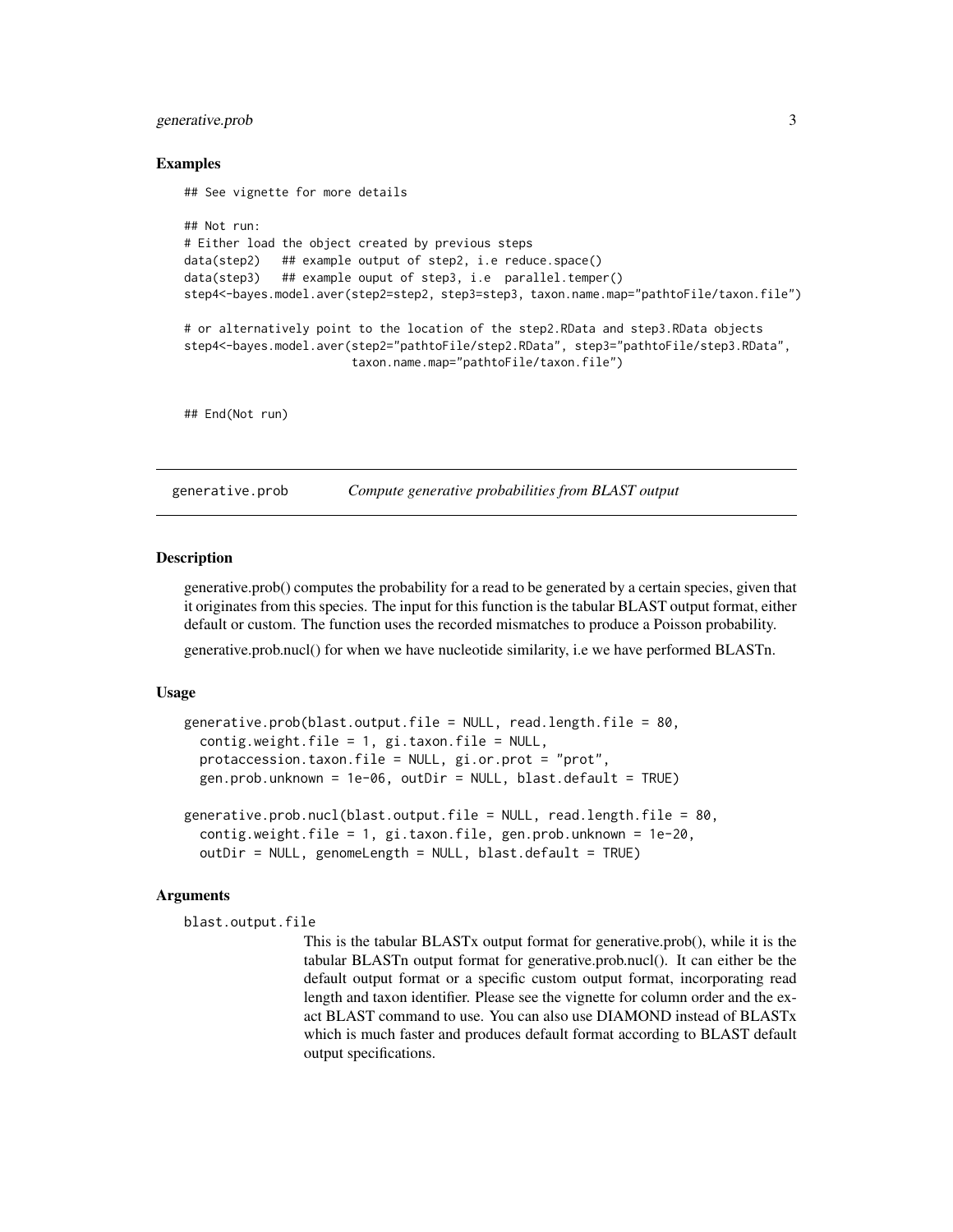#### read.length.file

This argument can either be a file mapping each read to its length or a numerical value, representing the average read length.

#### contig.weight.file

This argument can either be a file where weights are assigned to reads and contigs. For unassembled reads the weight is equal to 1 while for contigs the weight should reflect the number of reads that assembled it.

gi.taxon.file For generative.prob() this would be the 'gi\_taxid\_prot.dmp' taxonomy file, mapping each protein gi identifier to the corresponding taxon identifier. It can be downloaded from [ftp://ftp.ncbi.nih.gov/pub/taxonomy/gi\\_taxid\\_prot.](ftp://ftp.ncbi.nih.gov/pub/taxonomy/gi_taxid_prot.dmp.gz) [dmp.gz](ftp://ftp.ncbi.nih.gov/pub/taxonomy/gi_taxid_prot.dmp.gz) . For generative.prob.nucl() this would be the 'gi\_taxid\_nucl.dmp' taxonomy file, mapping each nucleotide gi identifier to the corresponding taxon identifier. It can be downloaded from [ftp://ftp.ncbi.nih.gov/pub/taxonomy](ftp://ftp.ncbi.nih.gov/pub/taxonomy/gi_taxid_nucl.dmp.gz)/ [gi\\_taxid\\_nucl.dmp.gz](ftp://ftp.ncbi.nih.gov/pub/taxonomy/gi_taxid_nucl.dmp.gz).

#### protaccession.taxon.file

This parameter has been added as NCBI is phasing out the usage of GI identifiers. For generative.prob() this would be the prot.accession2taxid taxonomy file, mapping each protein accession identifier to the corresponding taxon identifier. It can be downloaded from [ftp://ftp.ncbi.nlm.nih.gov/pub/taxonomy](ftp://ftp.ncbi.nlm.nih.gov/pub/taxonomy/accession2taxid/prot.accession2taxid.gz)/ [accession2taxid/prot.accession2taxid.gz](ftp://ftp.ncbi.nlm.nih.gov/pub/taxonomy/accession2taxid/prot.accession2taxid.gz). I have found that it is useful to concatenate it with [ftp://ftp.ncbi.nlm.nih.gov/pub/taxonomy/accessi](ftp://ftp.ncbi.nlm.nih.gov/pub/taxonomy/accession2taxid/dead_prot.accession2taxid.gz)on2taxid/ [dead\\_prot.accession2taxid.gz](ftp://ftp.ncbi.nlm.nih.gov/pub/taxonomy/accession2taxid/dead_prot.accession2taxid.gz) so you can search in both files for the protein identifier (sometimes obsolete sequences can still be present in latest RefSeq releases but not in taxonomy files and vice versa and these mismatches can cause loss of information). TODO add support for nucleotides as well.

gi.or.prot This parameter specifies whether the user is using the GI identifiers or protein accession identifiers to map to taxon identifiers. Values are 'gi' or 'prot'. The default value is 'prot'.

#### gen.prob.unknown

User-defined generative probability for unknown category. Default value for generative.prob() is 1e-06, while for generative.prob.nucl() is 1e-20.

- outDir Output directory.
- blast.default logical. Is the input the default blast output tabular format? Default value is TRUE. That means that the BLAST output file needs to have the following fields:Query id, Subject id, percent identity, alignment length, mismatches, gap openings, query start, query end, subject start, subject end, e-value, bit score. Alternatively we can use the 'blast.default=FALSE' option, providing a custom blast output that has been produced using the option -outfmt '6 qacc qlen sacc slen stitle bitscore length pident evalue staxids'.
- genomeLength This is applicable only for generative.prob.nucl() . It is a file mapping each genome/nucleotide to its respective length. The file must be tab seperated and the first column the nucleotide gi identifier (integer) and the second the corresponding sequence length (integer). It will be used to correct the Poisson probabilities between each read and genome.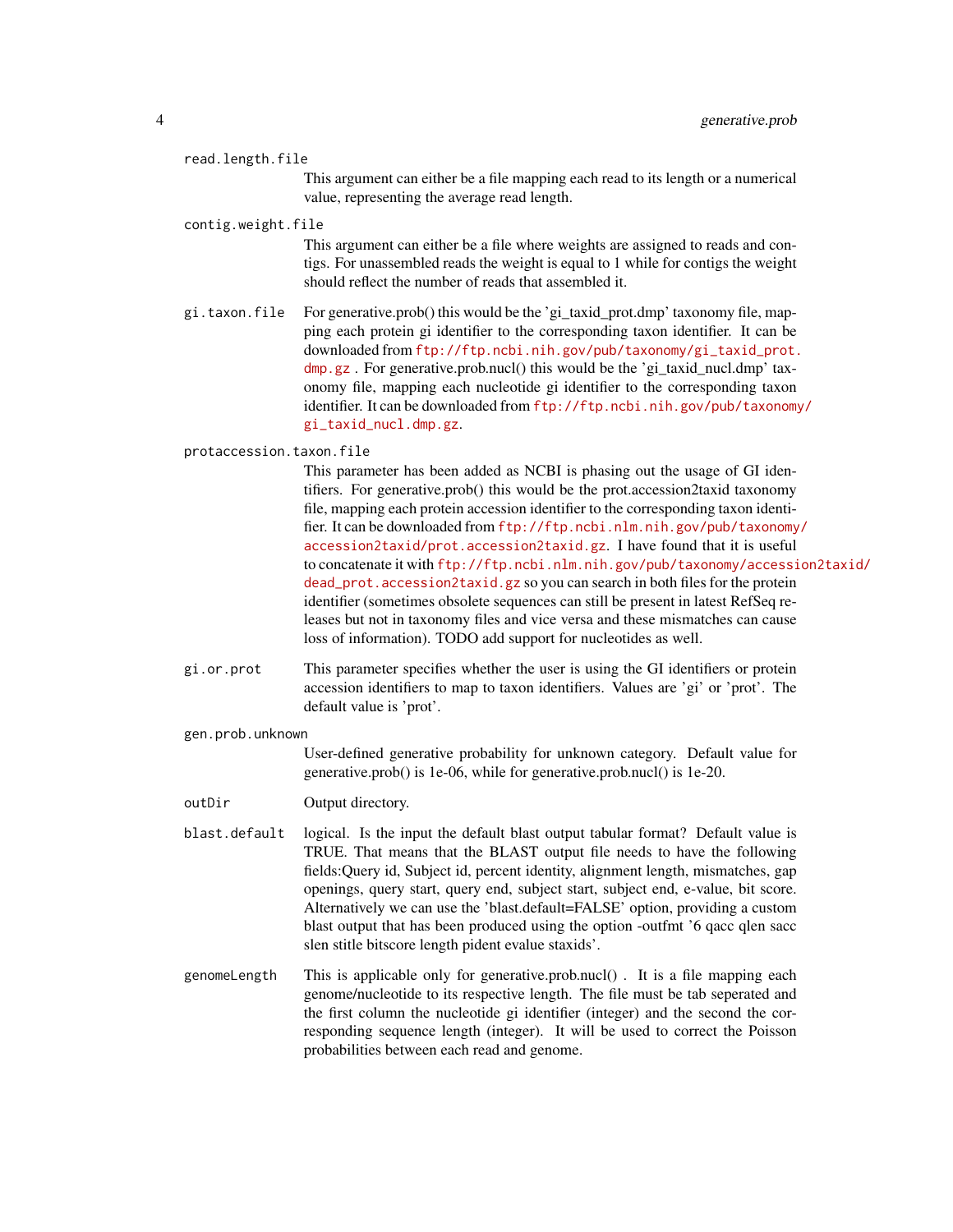# <span id="page-4-0"></span>parallel.temper 5

#### Value

step1: A list with five elements. The first one (pij.sparse.mat) is a sparse matrix with the generative probability between each read and each species. The second (ordered.species) is matrix containing all the potential species as recorded by BLAST, ordered by the number of reads. The third one (read.weights) is a data.frame mapping each contig to a weight which is essentially the number of reads that were used to assemble it. For unassembled reads the weight is equal to one. The fourth one is the generative probability for the unknown category (gen.prob.unknown), to be used in all subsequent steps. Finally we also record the output directory (outDir) where the results will be stored.

#### Examples

```
# See vignette for more details
## Not run:
# When using custom BLAST output file
step1 <-generative.prob(blast.output.file = "pathtoFile/blastOut.custom", blast.default=FALSE)
# When using default BLAST output file
step1 <-generative.prob(blast.output.file = "pathtoFile/blastOut.default",
                        read.length.file="pathtoFile/read.lengths",
                        contig.weight.file="pathtoFile/read.weights",
                        gi.taxon.file = "pathtoFile/taxon.file")
## End(Not run)
```
<span id="page-4-1"></span>parallel.temper *Parallel Tempering MCMC*

#### Description

Performs Parallel Tempering MCMC to explore the species state space. Two types of moves are implemented: a mutation step (within chain) and an exchange step (between neighboring chains). If working with BLASTn data, use parallel.temper.nucl().

parallel.temper.explicit is the same function as parallel.temper but with a more involved syntax.

#### Usage

```
parallel.temper(step2, readSupport = 10, noChains = 12, seed = 1,
  iter = 500, bypass = FALSE)
parallel.temper.explicit(readSupport = 10, noChains = 12,
  pij.sparse.mat, read.weights, ordered.species, gen.prob.unknown, outDir,
  seed = 1, iter = 500, bypass = FALSE)
```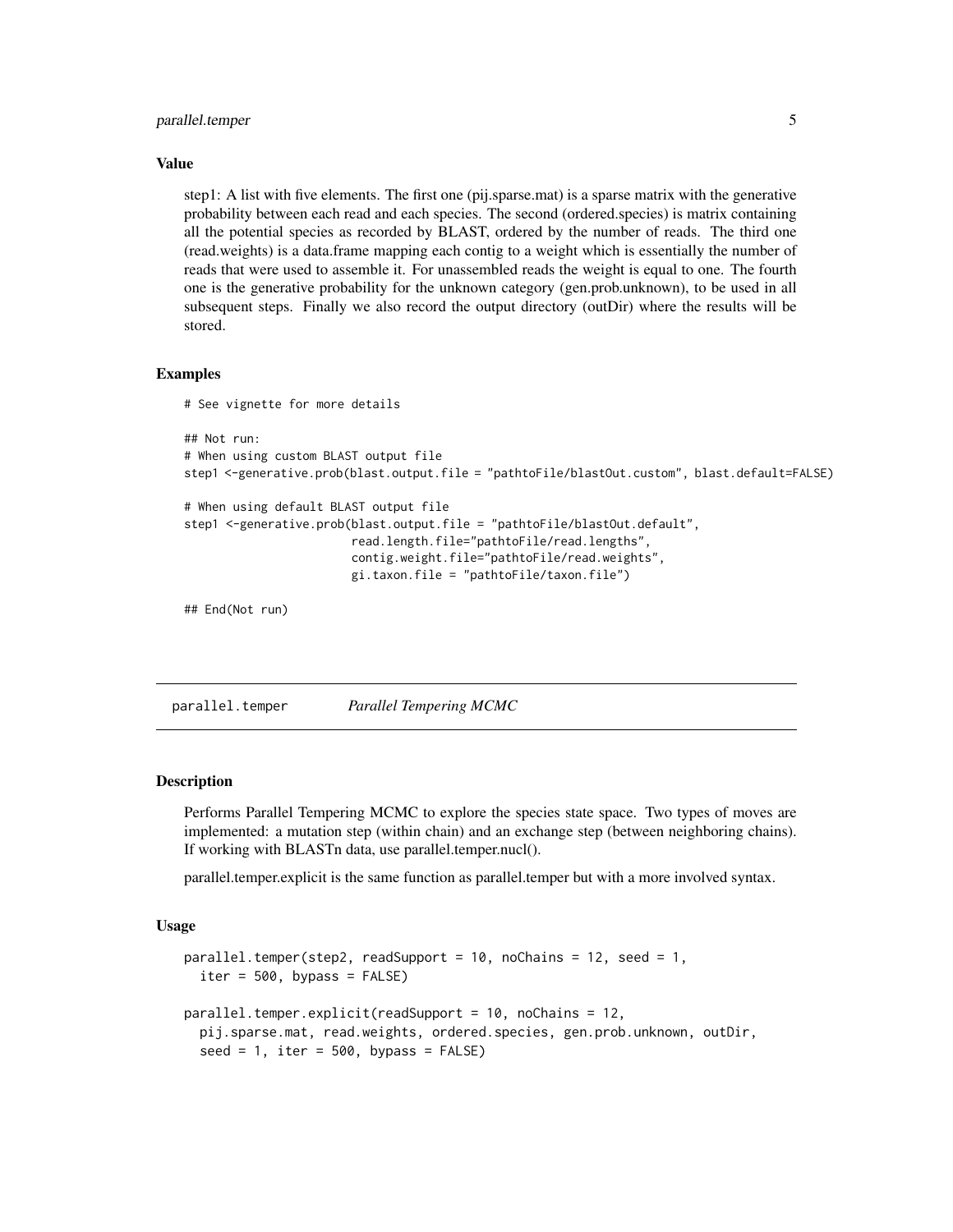## <span id="page-5-0"></span>Arguments

| step2            | list. The output from reduce.space(). Alternatively, it can be a character string<br>containing the path name of the ".RData" file where step2 list was saved.                                                                                                                                                                                                                                                                                                                                                          |
|------------------|-------------------------------------------------------------------------------------------------------------------------------------------------------------------------------------------------------------------------------------------------------------------------------------------------------------------------------------------------------------------------------------------------------------------------------------------------------------------------------------------------------------------------|
| readSupport      | The number of reads the user requires in order to believe in the presence of the<br>species. It is used to compute the penalty factor. The default value is 10. We<br>compute the logarithmic penalty value as the log-likelihood difference between<br>two models: one where all N reads belong to the "unknown" category and one<br>where r reads have a perfect match to some unspecified species and the remain-<br>ing reads belong to the "unknown" category.                                                     |
| noChains         | The number of parallel chains to run. The default value is 12.                                                                                                                                                                                                                                                                                                                                                                                                                                                          |
| seed             | Optional argument that sets the random seed (default is 1) to make results repro-<br>ducible.                                                                                                                                                                                                                                                                                                                                                                                                                           |
| iter             | The number of MCMC iterations. The default behavior of metaMix is to take<br>into account the number of potential species after step 2 in order in order to<br>compute the number of MCMC iterations. By default metaMix will choose the<br>greater value between a) the user-specified value for iter and b) the product of<br>(5 * the number of potential species). This behavior can by bypassed by setting<br>the bypass parameter to TRUE. Then the MCMC will run for exactly the user-<br>specified number iter. |
| bypass           | A logical flag. If set to TRUE the MCMC will run for exactly "iter" iterations.<br>If FALSE, metaMix defaults to choosing the greater value between "iter" and<br>"5*(nrow(ordered.sepcies))".                                                                                                                                                                                                                                                                                                                          |
| pij.sparse.mat   | sparse matrix of generative probabilities, see value of ?reduce.space.                                                                                                                                                                                                                                                                                                                                                                                                                                                  |
| read.weights     | see ?reduce.space.                                                                                                                                                                                                                                                                                                                                                                                                                                                                                                      |
| ordered.species  |                                                                                                                                                                                                                                                                                                                                                                                                                                                                                                                         |
|                  | see ?reduce.space.                                                                                                                                                                                                                                                                                                                                                                                                                                                                                                      |
| gen.prob.unknown |                                                                                                                                                                                                                                                                                                                                                                                                                                                                                                                         |
|                  | see ?reduce.space.                                                                                                                                                                                                                                                                                                                                                                                                                                                                                                      |
| outDir           | see ?reduce.space.                                                                                                                                                                                                                                                                                                                                                                                                                                                                                                      |

# Value

step3: A list with two elements. The first one (result) is a list that records MCMC information from each parallel chain. The second one (duration) records how much time the MCMC exploration took.

#### See Also

[parallel.temper.nucl](#page-6-1) This function should be used when working with BLASTn data.

# Examples

## See vignette for more details

## Not run:

# Either load the object created by previous step (i.e from function reduce.space() )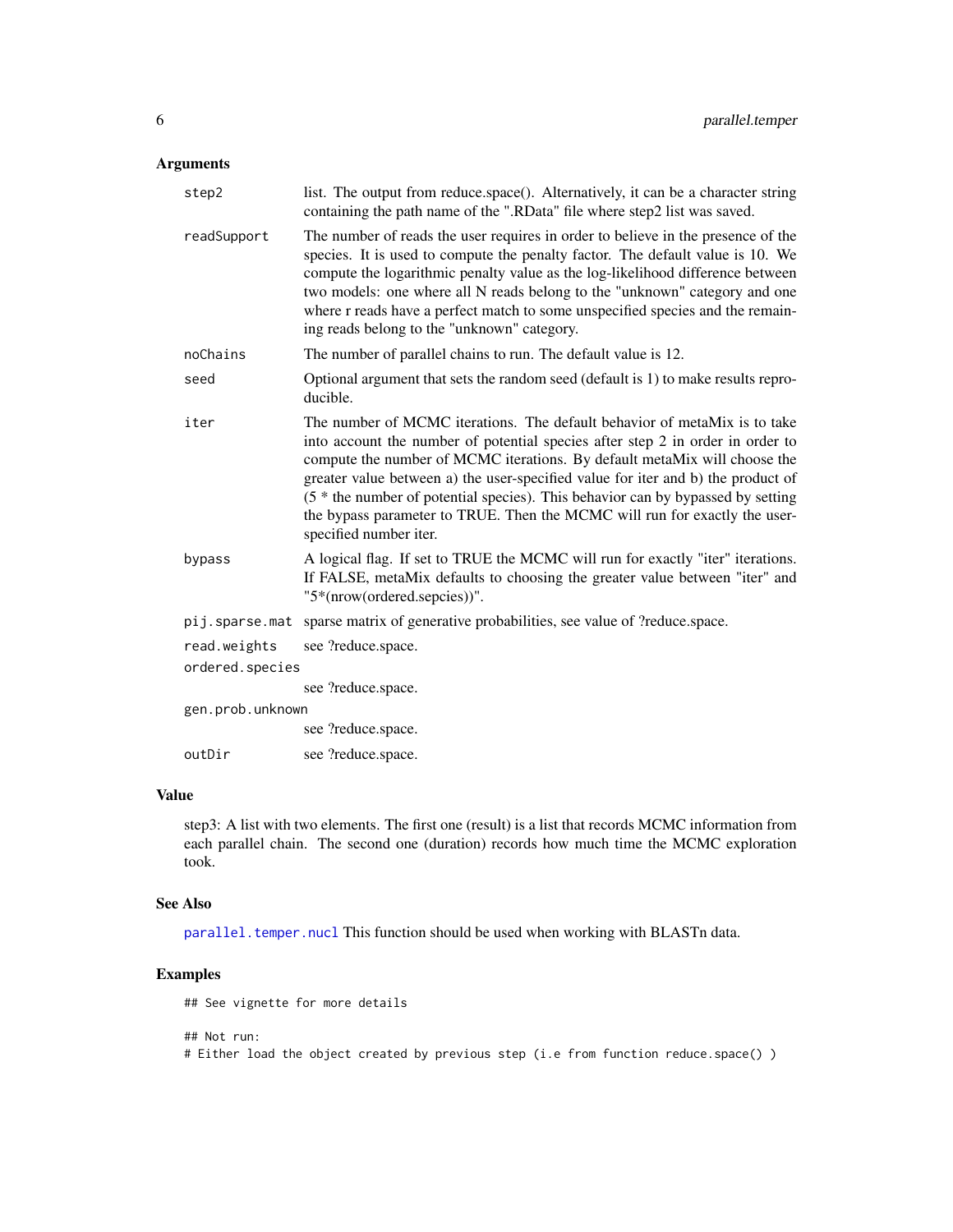# <span id="page-6-0"></span>parallel.temper.nucl 7

```
data(step2) ## example output of reduce.space
step3<-parallel.temper(step2=step2)
# or alternatively point to the location of the step2.RData object
step3 <- parallel.temper(step2="/pathtoFile/step2.RData")
## End(Not run)
```
<span id="page-6-1"></span>parallel.temper.nucl *Parallel Tempering MCMC*

# Description

Performs Parallel Tempering MCMC to explore the species state space. Two types of moves are implemented: a mutation step (within chain) and an exchange step (between neighboring chains). If working with BLASTx data, use parallel.temper().

parallel.temper.nucl.explicit is the same function as parallel.temper.nucl with a more involved syntax.

# Usage

```
parallel.temper.nucl(step2, readSupport = 30, noChains = 12,
  seed = 1, median.genome.length = 284332)
```

```
parallel.temper.nucl.explicit(readSupport = 30, noChains = 12,
 pij.sparse.mat, read.weights, ordered.species, gen.prob.unknown, outDir,
 seed = 1, median.genome.length = 284332)
```
#### Arguments

| step2                | list. The output from reduce space(). Alternatively, it can be a character string<br>containing the path name of the ".RData" file where step2 list was saved.                                                                                                                                                                                                                                                                                                      |
|----------------------|---------------------------------------------------------------------------------------------------------------------------------------------------------------------------------------------------------------------------------------------------------------------------------------------------------------------------------------------------------------------------------------------------------------------------------------------------------------------|
| readSupport          | The number of reads the user requires in order to believe in the presence of the<br>species. It is used to compute the penalty factor. The default value is 30. We<br>compute the logarithmic penalty value as the log-likelihood difference between<br>two models: one where all N reads belong to the "unknown" category and one<br>where r reads have a perfect match to some unspecified species and the remain-<br>ing reads belong to the "unknown" category. |
| noChains             | The number of parallel chains to run. The default value is 12.                                                                                                                                                                                                                                                                                                                                                                                                      |
| seed                 | Optional argument that sets the random seed (default is 1) to make results repro-<br>ducible.                                                                                                                                                                                                                                                                                                                                                                       |
| median.genome.length |                                                                                                                                                                                                                                                                                                                                                                                                                                                                     |
|                      | To use in the penalty computation.                                                                                                                                                                                                                                                                                                                                                                                                                                  |
|                      | pij.sparse.mat sparse matrix of generative probabilities, see value of ?reduce.space.                                                                                                                                                                                                                                                                                                                                                                               |
| read.weights         | see ?reduce.space.                                                                                                                                                                                                                                                                                                                                                                                                                                                  |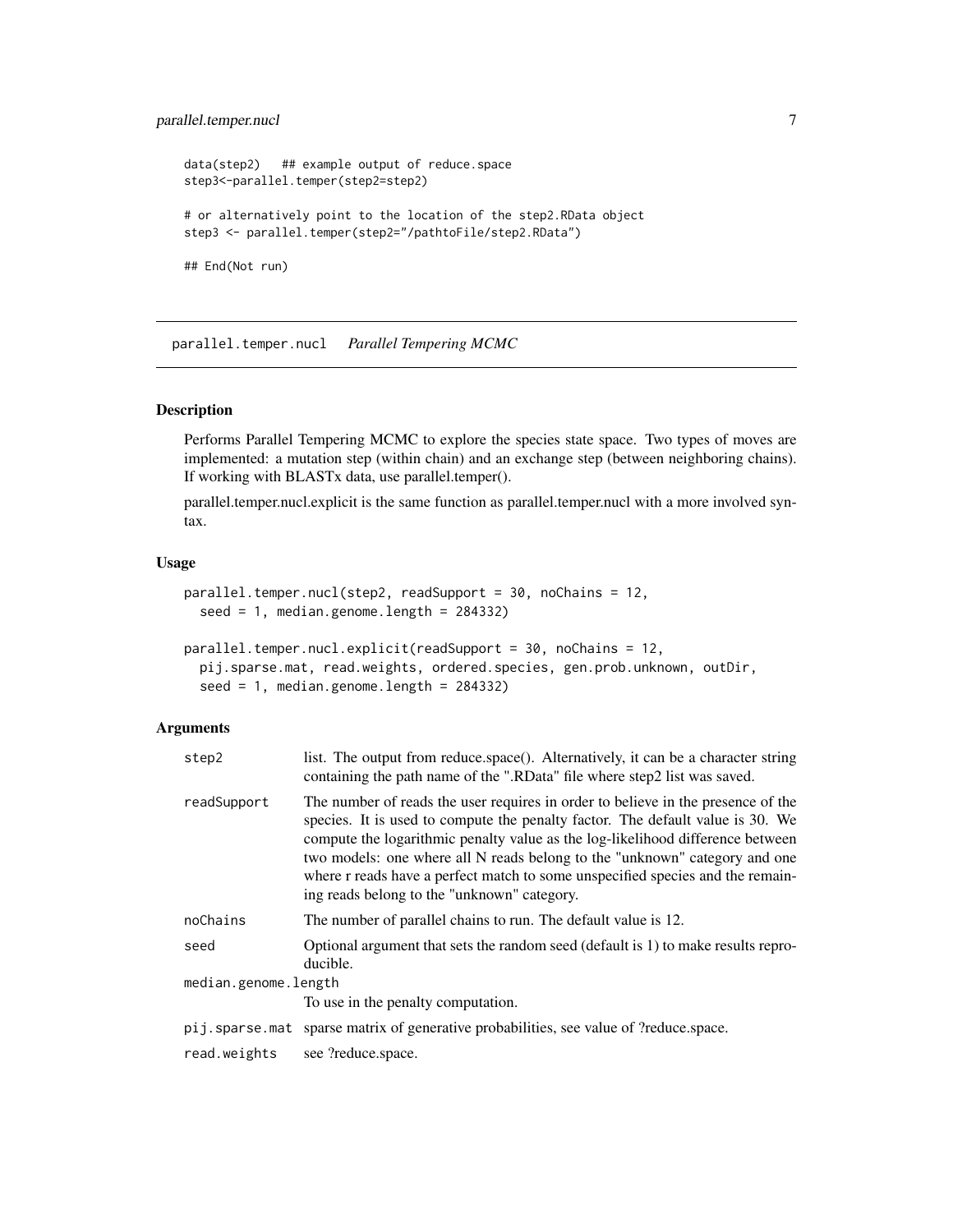<span id="page-7-0"></span>

| ordered.species  |                    |
|------------------|--------------------|
|                  | see ?reduce.space. |
| gen.prob.unknown |                    |
|                  | see ?reduce.space. |
| outDir           | see ?reduce.space. |

# Value

step3: A list with two elements. The first one (result) is a list that records MCMC information from each parallel chain. The second one (duration) records how much time the MCMC exploration took.

### See Also

[parallel.temper](#page-4-1) This function should be used when working with BLASTx data.

| reduce.space | Reduce the space of potential species by fitting the mixture model with |
|--------------|-------------------------------------------------------------------------|
|              | all potential species as categories                                     |

# **Description**

Having the generative probabilities from step1 (generative.prob() or generative.prob.nucl()), we could proceed directly with the PT MCMC to explore the state space. Typically the number of total potential species is large. Therefore we reduce the size of the state-space, by decreasing the number of species to the low hundreds. We achieve this by fitting a Mixture Model with as many categories as all the potential species. Post fitting, we retain only the species categories that are not empty, that is categories that have at least one read assigned to them.

reduce.space.explicit is the same function as reduce.space but with more involved syntax.

#### Usage

```
reduce.space(step1, read.cutoff = 1, EMiter = 500, seed = 1)
reduce.space.explicit(pij.sparse.mat, ordered.species, read.weights,
 outDir, gen.prob.unknown, read.cutoff = 1, EMiter = 500, seed = 1)
```
#### Arguments

| step1       | list. The output from generative.prob() (or generative.prob.nucl(), that is the first<br>step of the pipeline. Alternatively, it can be a character string containing the path<br>name of the ".RData" file where step1 list was saved.                                                                                                        |
|-------------|------------------------------------------------------------------------------------------------------------------------------------------------------------------------------------------------------------------------------------------------------------------------------------------------------------------------------------------------|
| read.cutoff | numeric vector. This is the used to decide which species to retain for the sub-<br>sequent MCMC exploration. Default value is 1, i.e keep all species that have at<br>least one read assigned to them. If this number is still in the low thousands as<br>opposed to the low hundreds the user may set this to a higher number, such as<br>10. |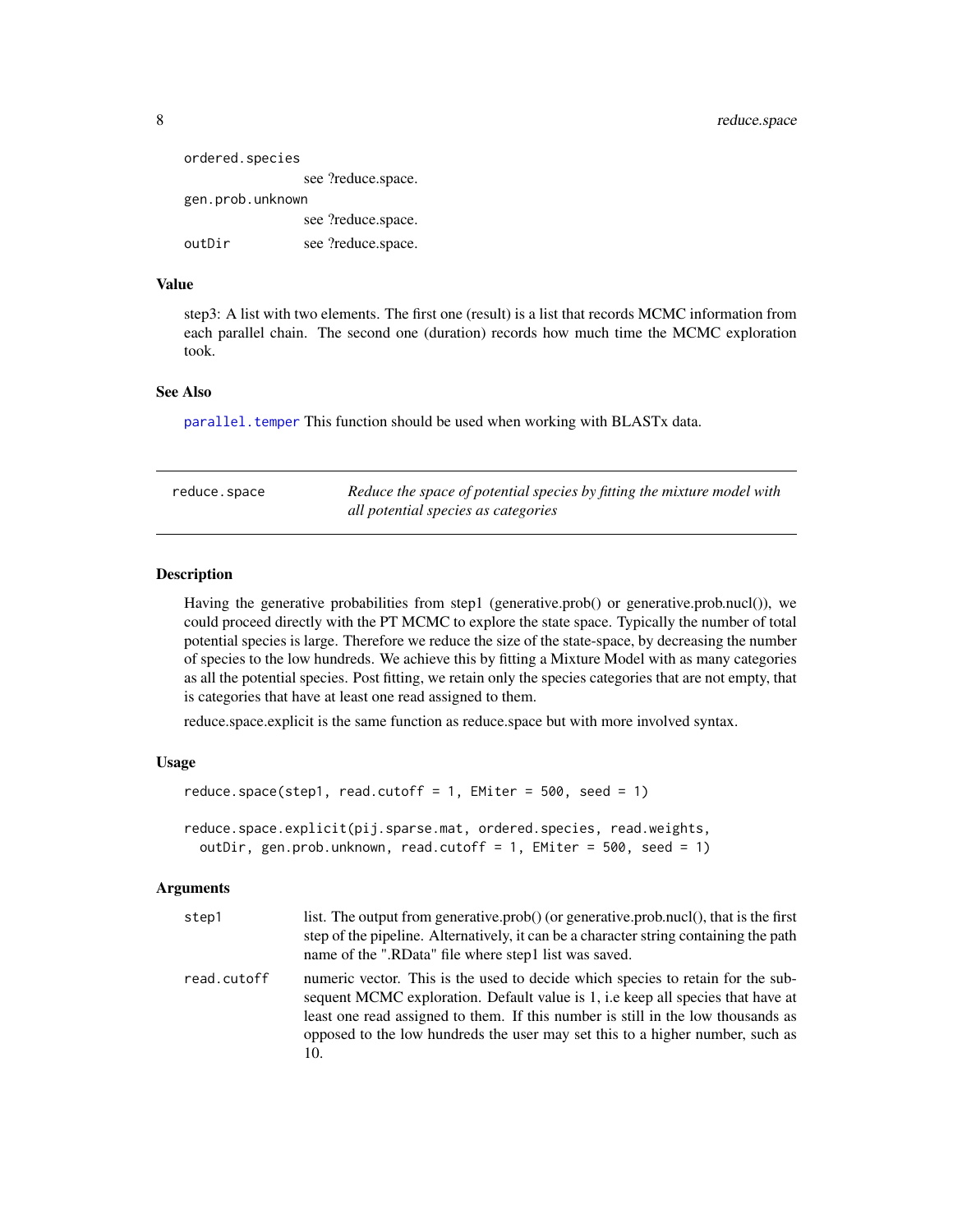<span id="page-8-0"></span>

| EMiter           | Number of iterations for the EM algorithm. Default value is 500.                                                                                                                           |  |
|------------------|--------------------------------------------------------------------------------------------------------------------------------------------------------------------------------------------|--|
| seed             | Optional argument that sets the random seed (default is 1) to make results repro-<br>ducible.                                                                                              |  |
| pij.sparse.mat   | sparse Matrix of generative probabilities computed by generative.prob() / gen-<br>erative.prob.nucl().                                                                                     |  |
| ordered.species  |                                                                                                                                                                                            |  |
|                  | data.frame with potential species ordered by numbers of reads matching them.<br>Computed by generative.prob().                                                                             |  |
| read.weights     | data. frame mapping each read identifier to a weight. For contigs the weight is<br>the number of reads that were used to assemble it. For unassembled reads the<br>weight is equal to one. |  |
| outDir           | character vector holding the path to the output directory where the results are<br>written.                                                                                                |  |
| gen.prob.unknown |                                                                                                                                                                                            |  |
|                  | numeric vector. This is the generative probability for the unknown category.<br>Default value for BLASTx-analysis is 1e-06 while for BLASTn-analysis is 1e-<br>20.                         |  |

#### Value

step2: A list with six elements. The first one (ordered.species) is a data.frame containing all the non-empty species categories, as decided by the all inclusive mixture model, ordered by the number of reads assigned to them. The second one (pij.sparse.mat) is a sparse matrix with the generative probability between each read and each species. read.weights, gen.prob.unknown, outDir are all carried forward from the "step1" object. Finally outputEM which records the species abundances throughout the EM iterations (not used in step3 and step4).

# Examples

```
## See vignette for more details.
```

```
## Not run:
# Either load the object created by previous step
data(step1) ## example output of step1, i.e generative.prob()
step2 <- reduce.space(step1=step1)
# or alternatively point to the location of the step1.RData object
step2 <- reduce.space(step1="/pathtoFile/step1.RData")
```

```
## End(Not run)
```
step1 *Example output of generative.prob() for use in the vignette/examples*

#### Description

Example output of generative.prob() for use in the vignette/examples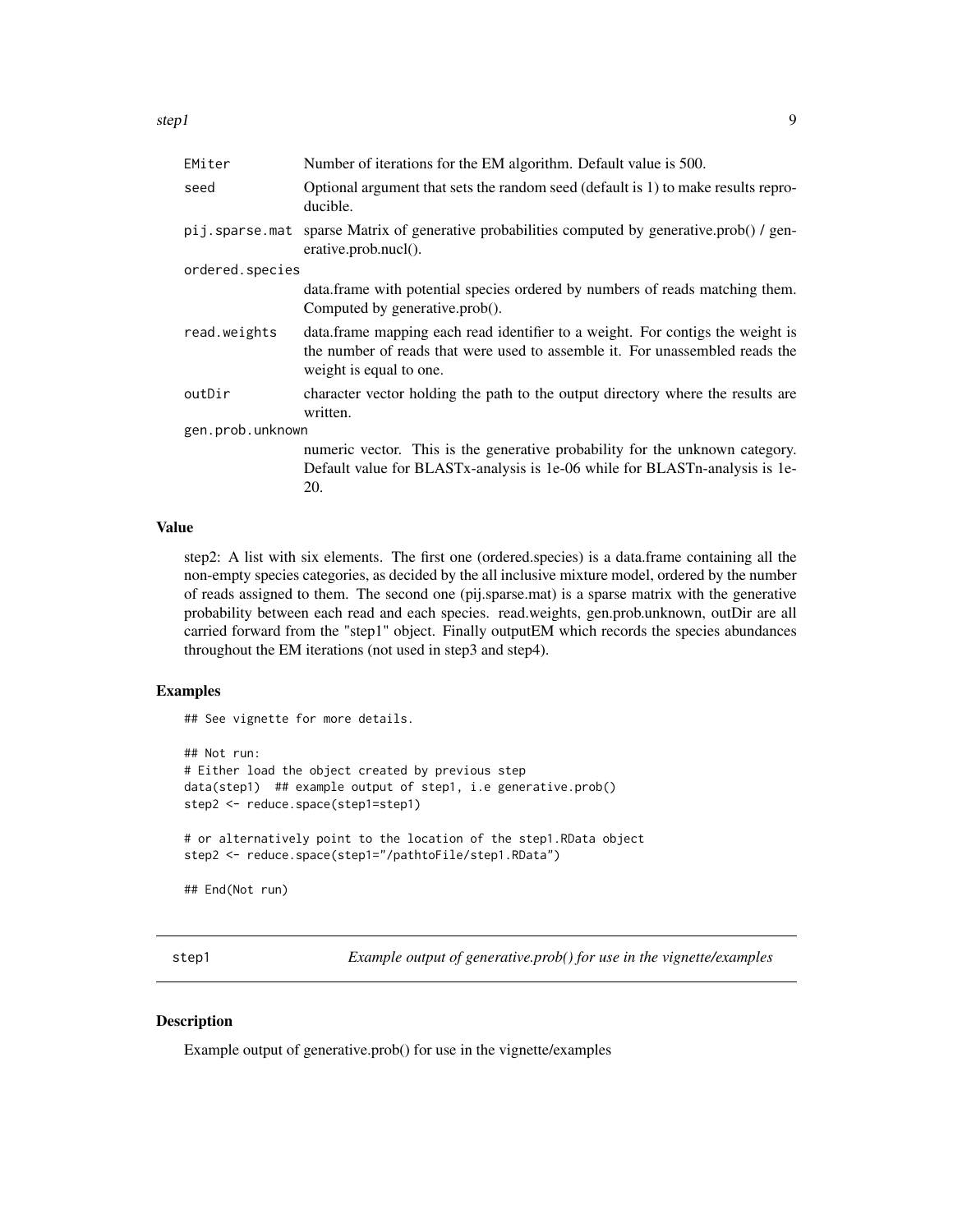# <span id="page-9-0"></span>Format

A list with 5 elements

step2 *Example output of reduce.space() for use in the vignette/examples*

# Description

Example output of reduce.space() for use in the vignette/examples

#### Format

A list with 6 elements

step3 *Example output of parallel.temper() for use in the vignette/examples*

# Description

Example output of parallel.temper() for use in the vignette/examples

# Format

A list with 2 elements